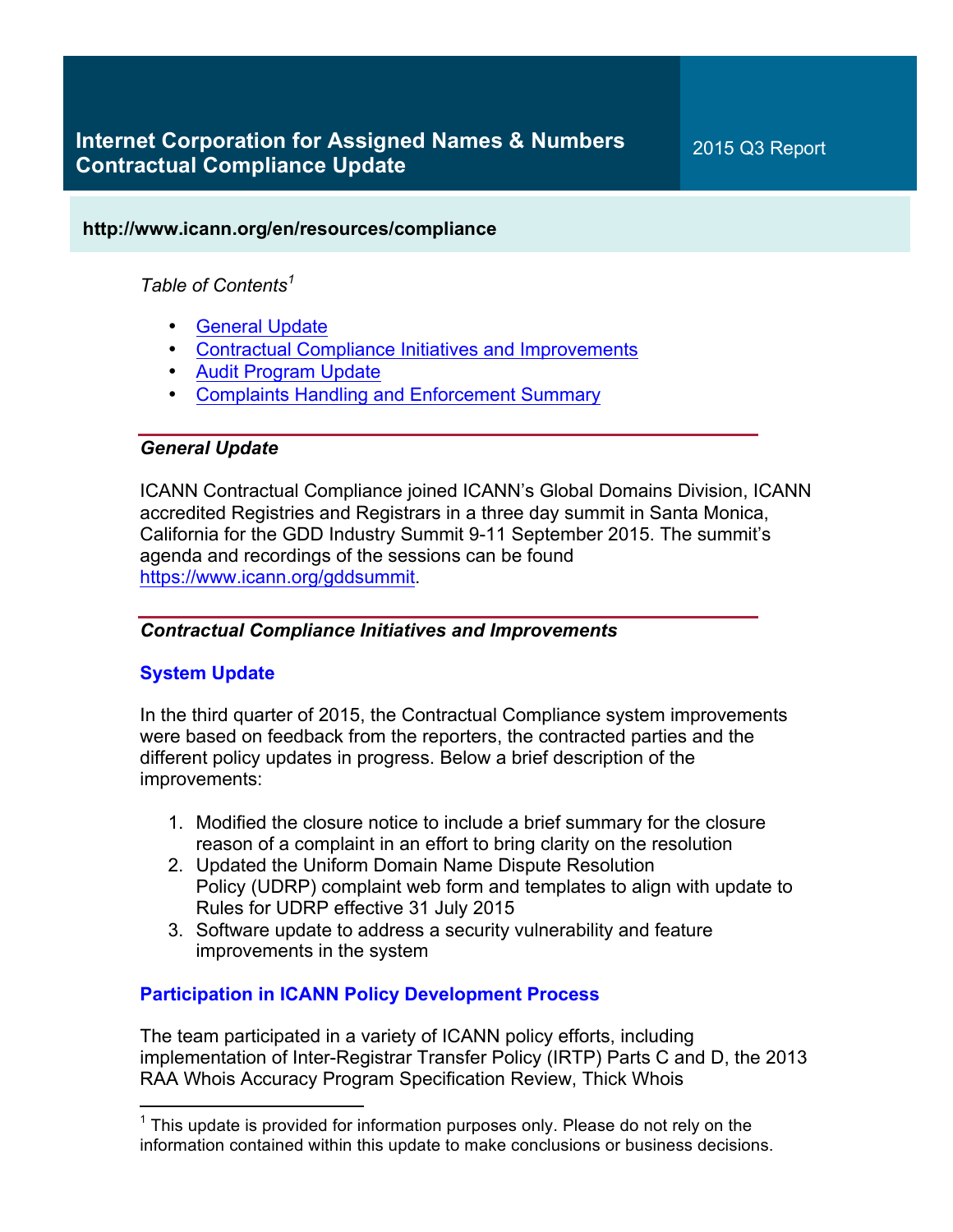implementation and the following Working Groups: Privacy & Proxy Services Accreditation, Protection of IGO and INGO Identifiers in all gTLDs and IGO-INGO Access to Curative Rights Protection Mechanisms.

#### **Contractual Compliance Online Learning**

ICANN launched a video on "Getting to Know Contractual Compliance" in an effort to briefly explain how ICANN's Contractual Compliance can help with domain name registration issues. In addition to the 2 minute video, ICANN put together a chart on "What is a Contractual Compliance Complaint" to bring clarity on the complaint scope and key players. They are available in eight languages, Arabic, English, French, Japanese, Korean, Mandarin, Russian and Spanish and can be found https://www.icann.org/resources/pages/compliance-2012-02-25-en.

#### Please click on this link

https://features.icann.org/plan/portfolio/5480de6f0015c8b8118fbf7fe1782d55 to learn more about the Contractual Compliance Initiatives and Improvements.

#### **Registrar Update**

#### **Whois Accuracy Reporting System (ARS) Activities**

During this quarter, ICANN efforts were focused on the Whois ARS Phase 1, which is limited to syntax validation. This phase included review of data, reporting and participating in an informational webinar. The webinar is published at (http://whois.icann.org/en/file/whois-ars-phase-1-report-webinar-powerpoint). The Whois ARS Phase 1 Report is published at this link (http://whois.icann.org/en/file/whoisars-phase1-report). Per report, 70% of the 10,000 sampled domain names passed all syntax tests for all contact types (Registrant, Administrative, Technical) and contact modes (email address, telephone number, postal address). Contractual Compliance will review the remaining domain names and where appropriate forward to registrars to resolve the Whois inaccuracy and Whois format issues. ICANN is in the process of updating the compliance system to allow for the Whois ARS import utility, to create compliance tickets based on the updated Whois ARS report format. Processing of the complaints is expected to begin mid-October 2015.

Compliance also worked with the Whois ARS team to ensure Whois ARS Phase 2 (which will test operability) aligns with the Registrar Accreditation Agreement (RAA) and ICANN process.

#### **Registry Update**

#### **New Registry Agreement Compliance**

During this quarter, ICANN continued to monitor registry operators' compliance with the obligations of the new Registry Agreement (RA) through internal monitoring efforts, processing of complaints and monitoring of external sources, such as industry blogs.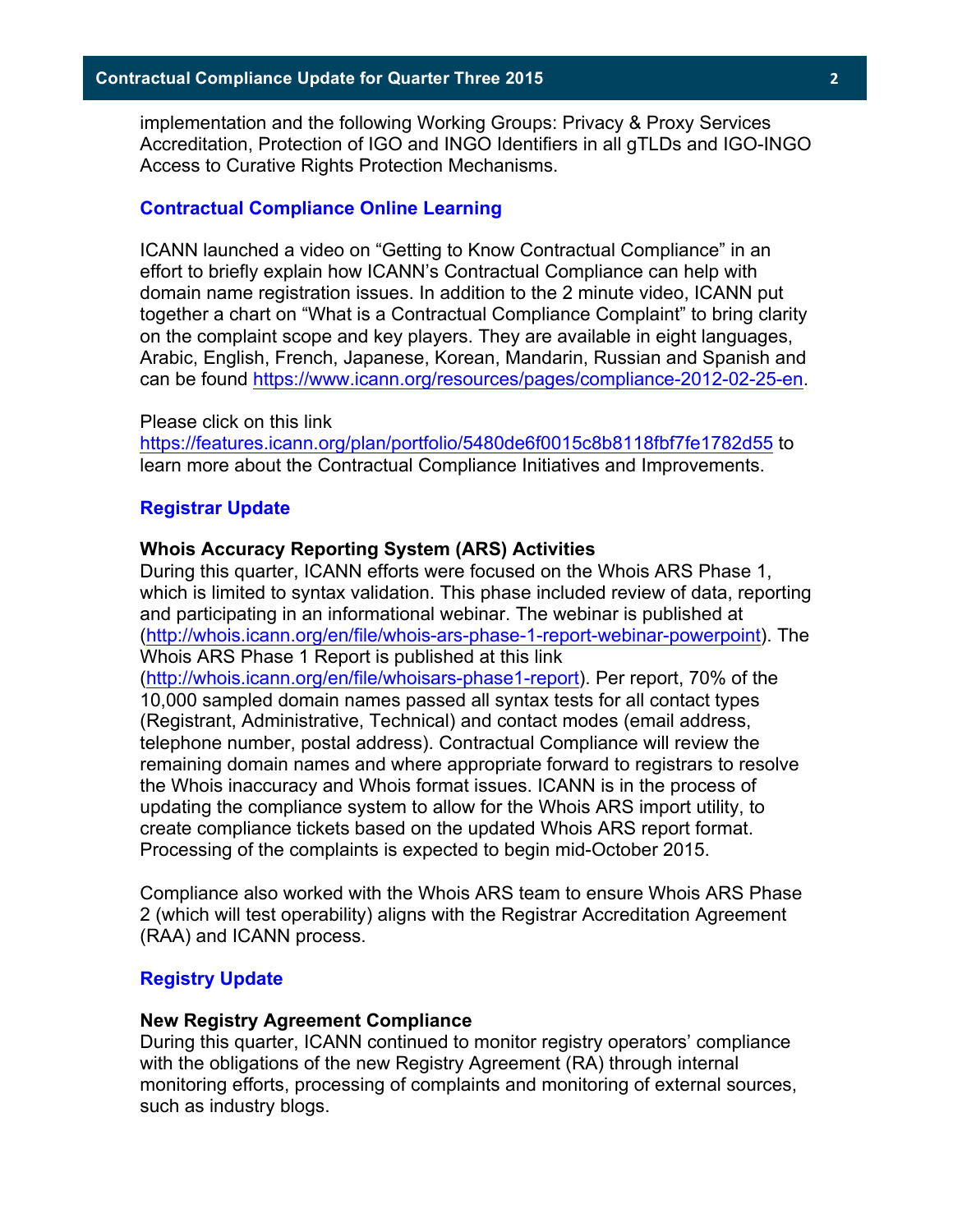**gTLD Registry Advisory for non-compliant Repository Object Identifiers** On 26 August 2015, ICANN published a gTLD Registry Advisory regarding the correction of non-compliant ROIDs

(https://www.icann.org/resources/pages/correction-non-compliant-roids-2015-08- 26-en). The advisory provides registry operators using non-compliant Repository Object Identifiers (ROIDs) with the requirements to correct such ROIDs, while reducing impact on third parties. Per the RA, the use of ROIDs is required in the Registration Data Directory Service (RDDS) output, data escrow, Bulk Registration Data Access (BRDA), Extensible Provisioning Protocol (EPP) and Trademark Database List of Registered Domain Names (LORDN) files. Starting on 2 November 2015, ICANN will report warnings for deviations to the registry in an effort to alert registry operators of non-compliant ROIDs that will need to conform to the advisory's requirements. Strict enforcement for deviations will start on 31 January 2016.

#### **Continued Operations Instrument (COI) Amendment Service Announced**

On 15 September 2015, ICANN launched the Continued Operations Instrument (COI) Amendment Service (https://www.icann.org/news/announcement-3-2015- 09-15-en). Specification 8 of the Registry Agreement states that Registry Operators shall have a COI that provides for sufficient financial resources to cover the five critical registry functions. Should a COI be insufficiently funded, ICANN will ask the Registry Operator to use the amendment service to update its COI within 60 days. A webinar (https://www.icann.org/resources/pages/coi-2015- 09-28-en) regarding the service was conducted on 30 September 2015.

#### **APAC Regional Update**

The Contractual Compliance team conducted a webinar targeted at APAC Registrars on 13 August 2015. The objective of the webinar was to discuss common recurring challenges faced by APAC Registrars in recent months, including the UDRP and abuse complaint handling. The webinar material can be found at this

link: https://community.icann.org/display/GSEAPAC/APAC+Webinars.

Contractual Compliance, together with Registrar Services, also conducted outreach in Seoul, Korea on 20 August 2015. Approximately 20 Korean contracted parties met with ICANN's Seoul representatives and APAC staff. It was an opportunity for the contracted parties to collaborate and gain a better understanding on the processing of UDRP and abuse complaints and to learn more about the compliance audit program.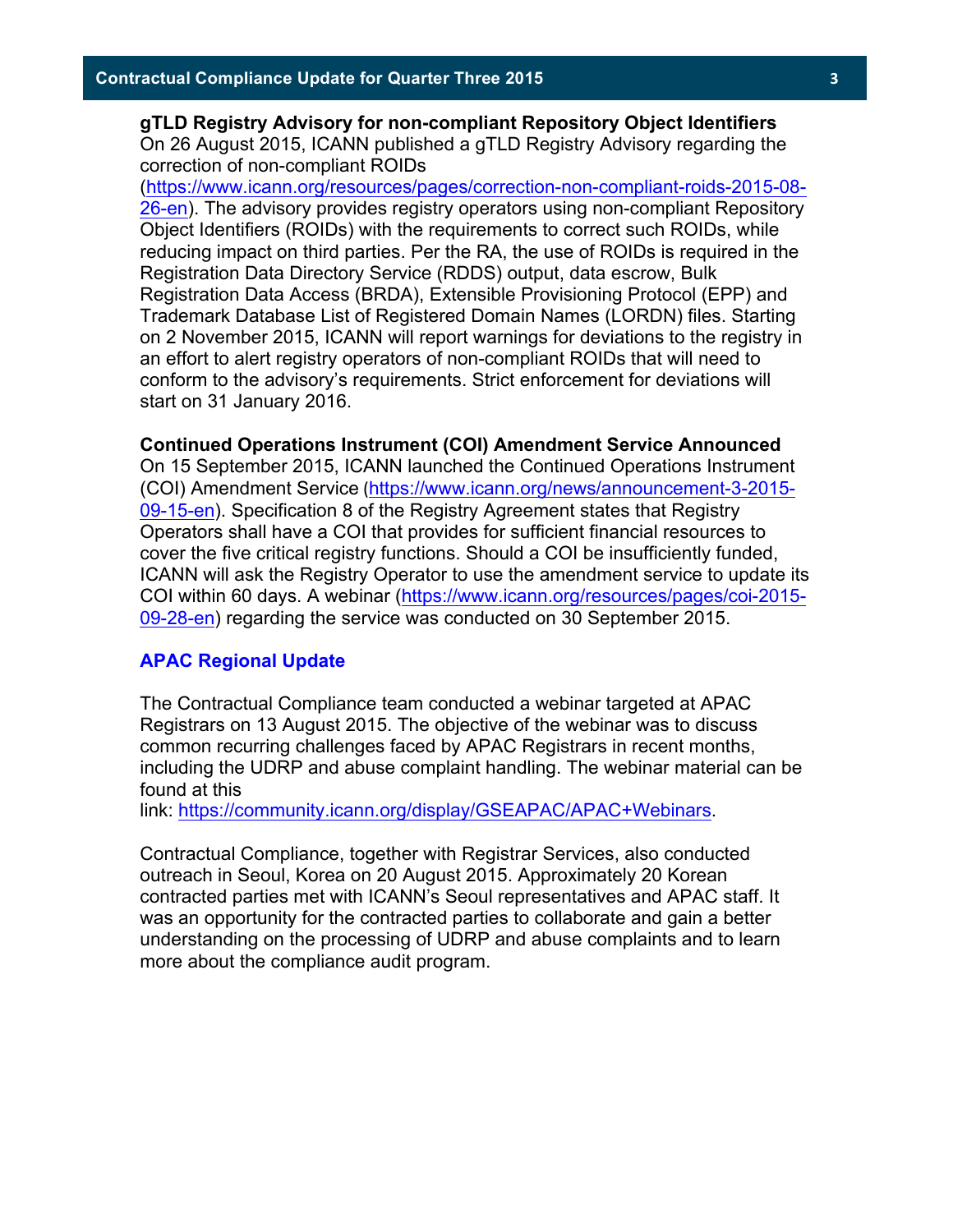#### *Audit Program Update*

#### **New Registry Agreement Audit Update**

The New Registry Agreement Audit Program round that was launched in March 2015 has been completed. Ten of eleven gTLD Registry Operators addressed the initial findings and implemented corrective actions. One gTLD Registry Operator, as of the end of the third quarter 2015, is in the remediation phase continuing to resolve remaining issues while reporting its progress to ICANN. Please refer to the March 2015 New Registry Audit Report at this link: https://www.icann.org/resources/pages/compliance-reports-2015-04-15-en.

#### **Registrar Accreditation Agreement Audit Program Update**

A new Registrar Audit round was launched on 14 September 2015. The objective is to confirm Registrars' compliance with the 2013 RAA. The RFI (Request For Information) data collection phase is currently in-progress. Details regarding the goal, scope and timeline, please refer to the outreach at this link https://www.icann.org/en/system/files/files/compliance-registrar-audit-21sep15 en.pdf.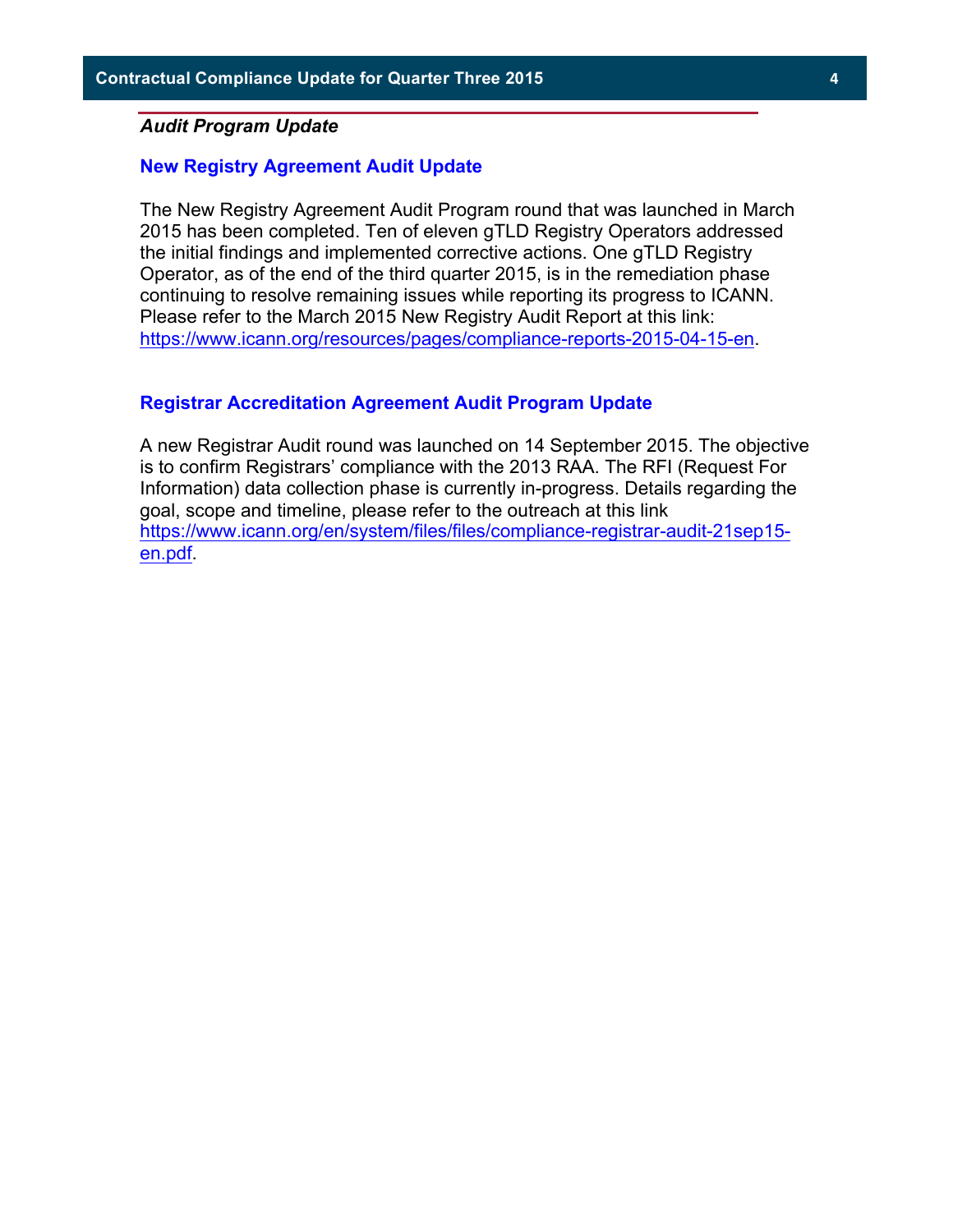#### *Complaints Handling and Enforcement Summary*



- **Volume Current Quarter** = tickets submitted in current quarter
- Volume Closed before 1st Inquiry / Notice Sent = number tickets closed before 1st Inquiry / Notice was sent in current quarter
- **Volume 1st Inquiry / Notice Sent** = number tickets where 1st Inquiry / Notice was sent in current quarter
- **Volume 2nd Inquiry / Notice Sent** = number tickets where 2nd Inquiry / Notice was sent in current quarter
- **Volume 3rd Inquiry / Notice Sent** = number tickets where 3rd Inquiry / Notice was sent in current quarter
- Volume Enforcement = number enforcements notices sent in current quarter
- **Volume Closed** = number tickets closed in current quarter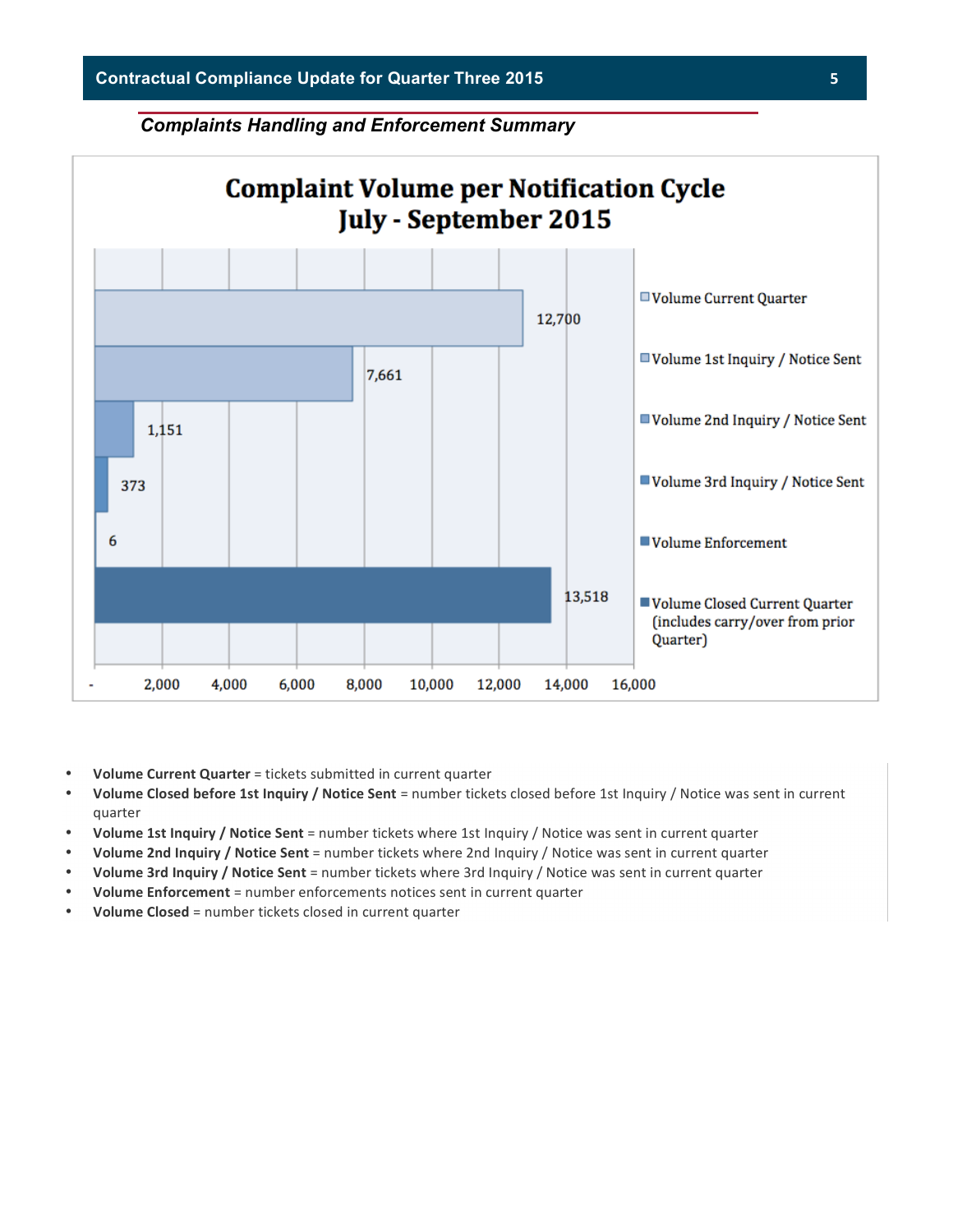## **Contractual Compliance Update for Quarter Three 2015 6**

## **Registrar - Volume Current Quarter**

## **Jul-Sep 2015**

#### **Complaints Complaint Distribution WHOIS INACCURACY TRANSFER** 74.3% 15.2% **WHOIS FORMAT** 2.1% **DOMAIN** RENEWAL  $1.6%$ **DATA ABUSE ESCROW** 1.2% 1.1% DOMAIN **DELETION** Misc\* **WHOIS SLA**  $0.9\%$ 0.8% 2.8%

| <b>Type</b>                                                    | Quantity       | Closed before 1st<br>Inquiry / Notice |
|----------------------------------------------------------------|----------------|---------------------------------------|
| <b>ABUSE</b>                                                   | 146            | 80                                    |
| <b>CUSTOMER SERVICE</b>                                        | 42             | 43                                    |
| <b>DATA ESCROW</b>                                             | 130            | $\Omega$                              |
| DNSSEC, IDN, IPV6                                              | $\mathbf{1}$   | 1                                     |
| <b>DOMAIN DELETION</b>                                         | 112            | 108                                   |
| DOMAIN RENEWAL                                                 | 200            | 84                                    |
| <b>FAILURE TO NOTIFY</b>                                       | $\overline{2}$ | $\overline{3}$                        |
| <b>FEES</b>                                                    | 13             | 12                                    |
| PRIVACY/PROXY                                                  | 11             | 10                                    |
| <b>REGISTRAR CONTACT</b>                                       | 34             | 10                                    |
| <b>REGISTRAR INFO SPEC</b>                                     | 41             | 23                                    |
| <b>REGISTRAR OTHER</b>                                         | 15             | 2                                     |
| RESELLER AGREEMENT                                             | $\mathbf{1}$   | $\Omega$                              |
| TRANSFER                                                       | 1840           | 1167                                  |
| <b>UDRP</b>                                                    | 64             | 41                                    |
| <b>WHOIS FORMAT</b>                                            | 250            | 231                                   |
| <b>WHOIS INACCURACY</b>                                        | 9023           | 3221                                  |
| WHOIS QUALITY REVIEW                                           | 37             | 0                                     |
| <b>WHOIS SLA</b>                                               | 94             | 96                                    |
| <b>WHOIS UNAVAILABLE</b>                                       | 85             | 29                                    |
| <b>Total Complaints Processed</b>                              |                | 12,141                                |
| <b>Total Complaints Closed</b>                                 |                | 13,036                                |
| Total Closed before 1 <sup>st</sup> Inquiry /<br><b>Notice</b> | 5,161          |                                       |

# **Registry - Volume Current Quarter**

**Jul-Sep 2015** 

## **Complaint Distribution**



| مخاطبا المخالف المتعاصمات                                |              |                                       |  |  |  |
|----------------------------------------------------------|--------------|---------------------------------------|--|--|--|
| <b>Type</b>                                              | Quantity     | Closed before 1st<br>Inquiry / Notice |  |  |  |
| <b>ABUSE CONTACT DATA</b>                                | 11           | 8                                     |  |  |  |
| <b>BRDA</b>                                              | 9            | $\Omega$                              |  |  |  |
| <b>BULK ZFA</b>                                          | 6            | $\overline{0}$                        |  |  |  |
| <b>CLAIMS SERVICES</b>                                   | $\mathbf{1}$ | $\mathbf{1}$                          |  |  |  |
| <b>CODE OF CONDUCT</b>                                   | 5            | $\overline{2}$                        |  |  |  |
| <b>MONTHLY REPORT</b>                                    | 63           | $\mathbf{1}$                          |  |  |  |
| <b>PIC</b>                                               | 6            | 6                                     |  |  |  |
| <b>REGISTRY DATA ESCROW</b>                              | 85           | 0                                     |  |  |  |
| <b>REGISTRY FEES</b>                                     | 27           | $\overline{1}$                        |  |  |  |
| <b>REGISTRY OTHER</b>                                    | 41           | 13                                    |  |  |  |
| <b>RESERVED NAMES/</b><br><b>CONTROLLED INTERRUPTION</b> | 32           | 16                                    |  |  |  |
| RR-DRP                                                   | 12           | 12                                    |  |  |  |
| <b>SLA</b>                                               | 33           | 5                                     |  |  |  |
| <b>URS</b>                                               | 3            | $\overline{\mathbf{3}}$               |  |  |  |
| <b>WILDCARD PROHIBITION</b>                              | $\mathbf{1}$ | $\mathbf{1}$                          |  |  |  |
| <b>ZONE FILE ACCESS</b>                                  | 224          | 58                                    |  |  |  |
| <b>Total Complaints Processed</b>                        | 559          |                                       |  |  |  |
| <b>Total Complaints Closed</b>                           | 482          |                                       |  |  |  |
| Total Closed before 1 <sup>st</sup> Inquiry /<br>Notice  | 127          |                                       |  |  |  |

Complaints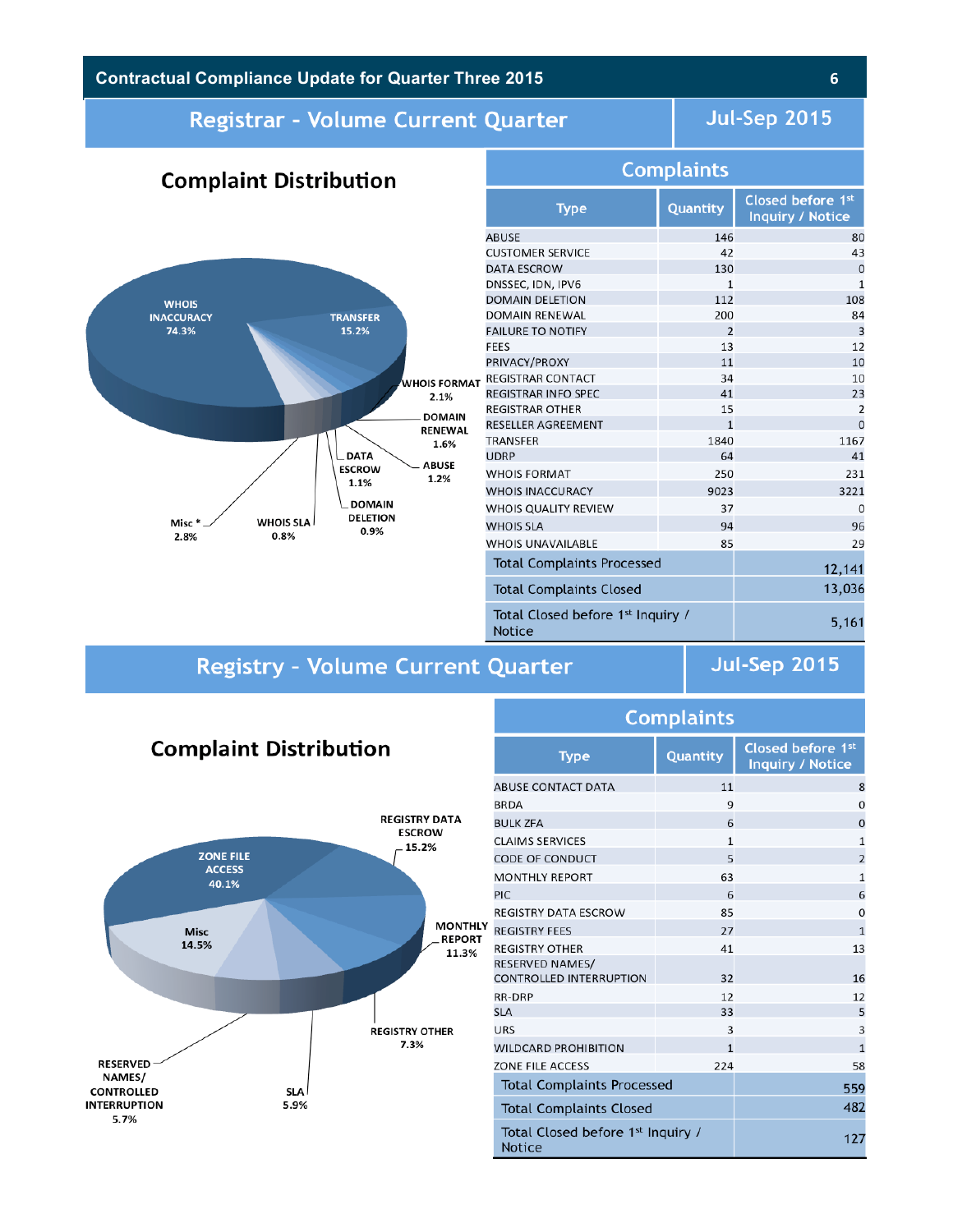# **Contractual Compliance Update for Quarter Three 2015 7**

| <b>ENFORCEMENT ACTIVITY for SEPTEMBER</b>       |                           |                                         |                              |                                                                                                                                                                                                                                                 |                                                                                                                  |
|-------------------------------------------------|---------------------------|-----------------------------------------|------------------------------|-------------------------------------------------------------------------------------------------------------------------------------------------------------------------------------------------------------------------------------------------|------------------------------------------------------------------------------------------------------------------|
| <b>SENT</b><br><b>DATE</b>                      | <b>DUE</b><br><b>DATE</b> | <b>REGISTRAR</b>                        | <b>NOTICE</b><br><b>TYPE</b> | <b>STATUS</b>                                                                                                                                                                                                                                   | <b>FAILURE NOTICE BASIS</b>                                                                                      |
| 1-Sep-<br>15                                    | 22-Sep-<br>15             | Arsys Internet, S.L. dba<br>NICLINE.COM | <b>Breach</b>                | Data and Documents Under<br>Review by ICANN; Cure Period<br>Extended Until 30 September<br>2015; Data and Documents<br>Under Review by ICANN; Cure<br>Period Extended Until 9<br>October 2015; Cure Period<br>Extended Until 19 October<br>2015 | Maintain and provide communication<br>records (RAA 3.4.2/3)                                                      |
|                                                 |                           |                                         |                              |                                                                                                                                                                                                                                                 | Take reasonable steps to investigate<br>claimed Whois inaccuracies (RAA<br>3.7.8                                 |
|                                                 |                           |                                         |                              |                                                                                                                                                                                                                                                 | Validate and verify Whois contact<br>information (RAA/WAPS 2 & 4)                                                |
|                                                 |                           |                                         |                              |                                                                                                                                                                                                                                                 | Publish on website name and<br>position of officers (RAA 3.17/RIS 17)                                            |
|                                                 |                           |                                         |                              |                                                                                                                                                                                                                                                 | Publish on website email address for<br>abuse reports (RAA 3.18.1)                                               |
|                                                 |                           |                                         |                              |                                                                                                                                                                                                                                                 | Publish on website description of<br>procedures for the receipt and<br>tracking of abuse reports (RAA<br>3.18.3  |
|                                                 |                           |                                         |                              |                                                                                                                                                                                                                                                 | Provide domain name data in the<br>specified response format (RAA-<br><b>RDDS 1.4)</b>                           |
| 23-Sep-<br>15                                   |                           | Catalog.com                             | <b>Suspension</b>            | Effective: from 13 October 2015<br>to 11 January 2016                                                                                                                                                                                           | Cure breaches of the RAA within 21<br>days (5.5.4 RAA)                                                           |
| 23-Sep-<br>15                                   |                           | DropLabel.com, Inc.                     | <b>Termination</b>           | Effective: 23 October 2015                                                                                                                                                                                                                      | Cure breaches of the RAA within 21<br>days (5.5.4 RAA)                                                           |
|                                                 | $15$ -Oct-<br>15          | Gesloten Domain N.V.                    | <b>Breach</b>                |                                                                                                                                                                                                                                                 | Provide Whois Services (RAA 3.3.1)                                                                               |
| 24-Sep-<br>15                                   |                           |                                         |                              |                                                                                                                                                                                                                                                 | Publish on website name and<br>position of officers (RAA 3.17/RIS 17)                                            |
|                                                 |                           |                                         |                              |                                                                                                                                                                                                                                                 | Publish on website email address for<br>abuse reports (RAA 3.18.1)                                               |
|                                                 |                           |                                         |                              |                                                                                                                                                                                                                                                 | Publish on website description of<br>procedures for the receipt and<br>tracking of abuse reports (RAA<br>3.18.3) |
| <b>ENFORCEMENT ACTIVITIES from PRIOR MONTHS</b> |                           |                                         |                              |                                                                                                                                                                                                                                                 |                                                                                                                  |
| <b>SENT</b><br><b>DATE</b>                      | <b>DUE</b><br><b>DATE</b> | <b>REGISTRAR</b>                        | <b>NOTICE</b><br><b>TYPE</b> | <b>STATUS</b>                                                                                                                                                                                                                                   | <b>FAILURE NOTICE BASIS</b>                                                                                      |

| SENT<br><b>DATE</b> | <b>DUE</b><br><b>DATE</b> | <b>REGISTRAR</b> | <b>NOTICE</b><br><b>TYPE</b> | <b>STATUS</b>                                                                                                                                                                                                                                                                                                                                                          | <b>FAILURE NOTICE BASIS</b>                                                                                     |
|---------------------|---------------------------|------------------|------------------------------|------------------------------------------------------------------------------------------------------------------------------------------------------------------------------------------------------------------------------------------------------------------------------------------------------------------------------------------------------------------------|-----------------------------------------------------------------------------------------------------------------|
| $2$ -Jun-<br>15     | $23$ -Jun-<br>15          | Catalog.com      | <b>Breach</b>                | <b>Cure Period Extended Until 26</b><br>June 2015; Cure Period<br>Extended Until 7 July 2015;<br>Cure Period Extended Until 29<br>July 2015; Cure Period<br>Extended Until 12 August 2015;<br>Data and Documents Under<br>Review by ICANN; Cure Period<br>Extended Until 25 August 2015;<br>Cure Period Extended Until 4<br>September 2015; Escalated to<br>Suspension | Maintain and provide communication<br>records (RAA 3.4.2/3)                                                     |
|                     |                           |                  |                              |                                                                                                                                                                                                                                                                                                                                                                        | Validate and verify Whois contact<br>information (RAA/WAPS 1, 2, 4)                                             |
|                     |                           |                  |                              |                                                                                                                                                                                                                                                                                                                                                                        | Display link to ICANN's Registrant<br>Educational Information (RAA 3.16)                                        |
|                     |                           |                  |                              |                                                                                                                                                                                                                                                                                                                                                                        | Publish on website name and<br>position of officers (RAA 3.17/RIS 17)                                           |
|                     |                           |                  |                              |                                                                                                                                                                                                                                                                                                                                                                        | Publish on website correspondence<br>address (RAA 3.17/RIS 7)                                                   |
|                     |                           |                  |                              |                                                                                                                                                                                                                                                                                                                                                                        | Publish on website email address for<br>abuse reports (RAA 3.18.1)                                              |
|                     |                           |                  |                              |                                                                                                                                                                                                                                                                                                                                                                        | Publish on website description of<br>procedures for the receipt and<br>tracking of abuse reports (RAA<br>3.18.3 |
|                     |                           |                  |                              |                                                                                                                                                                                                                                                                                                                                                                        | Provide Whois Services (RAA 3.3.1)                                                                              |